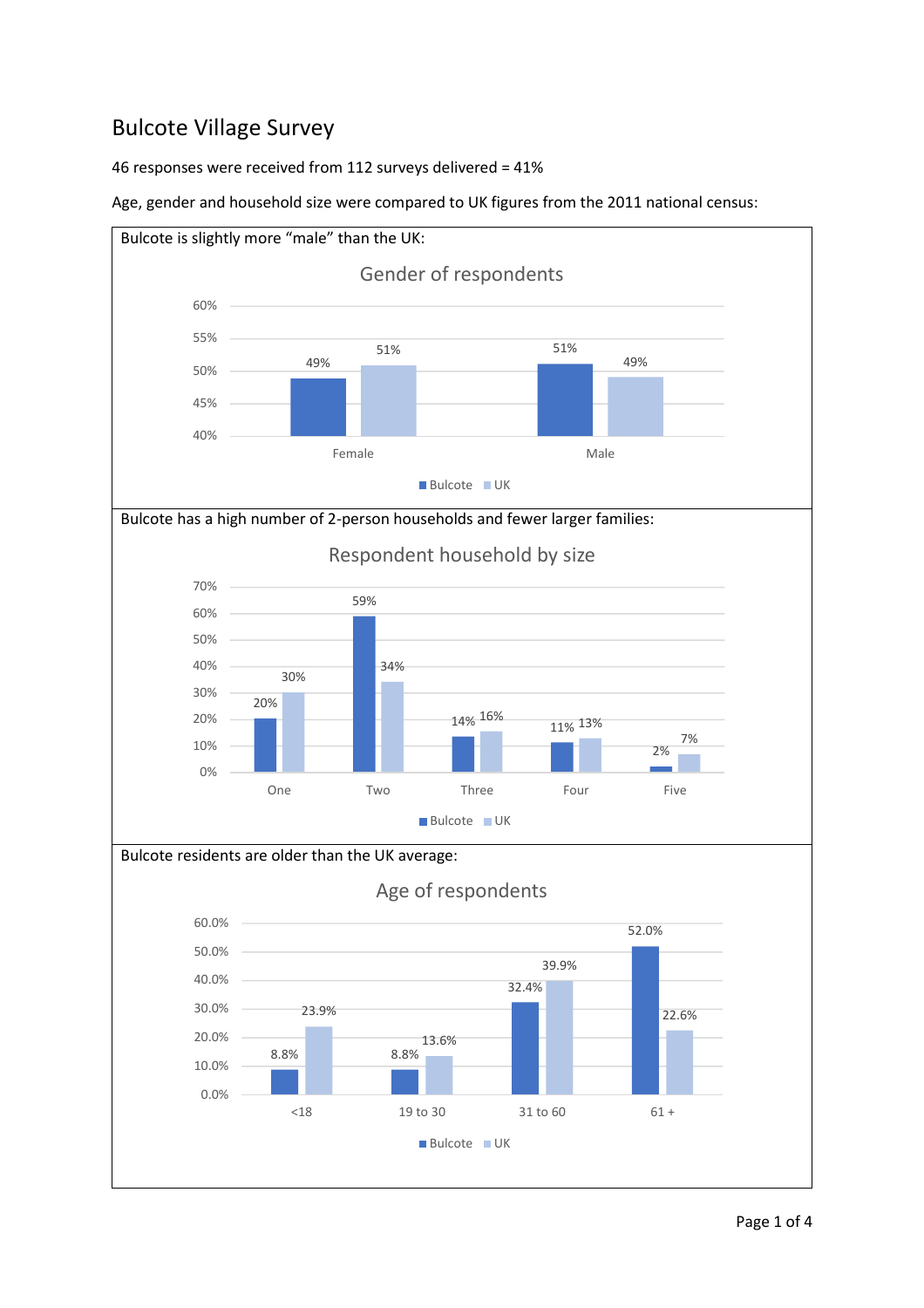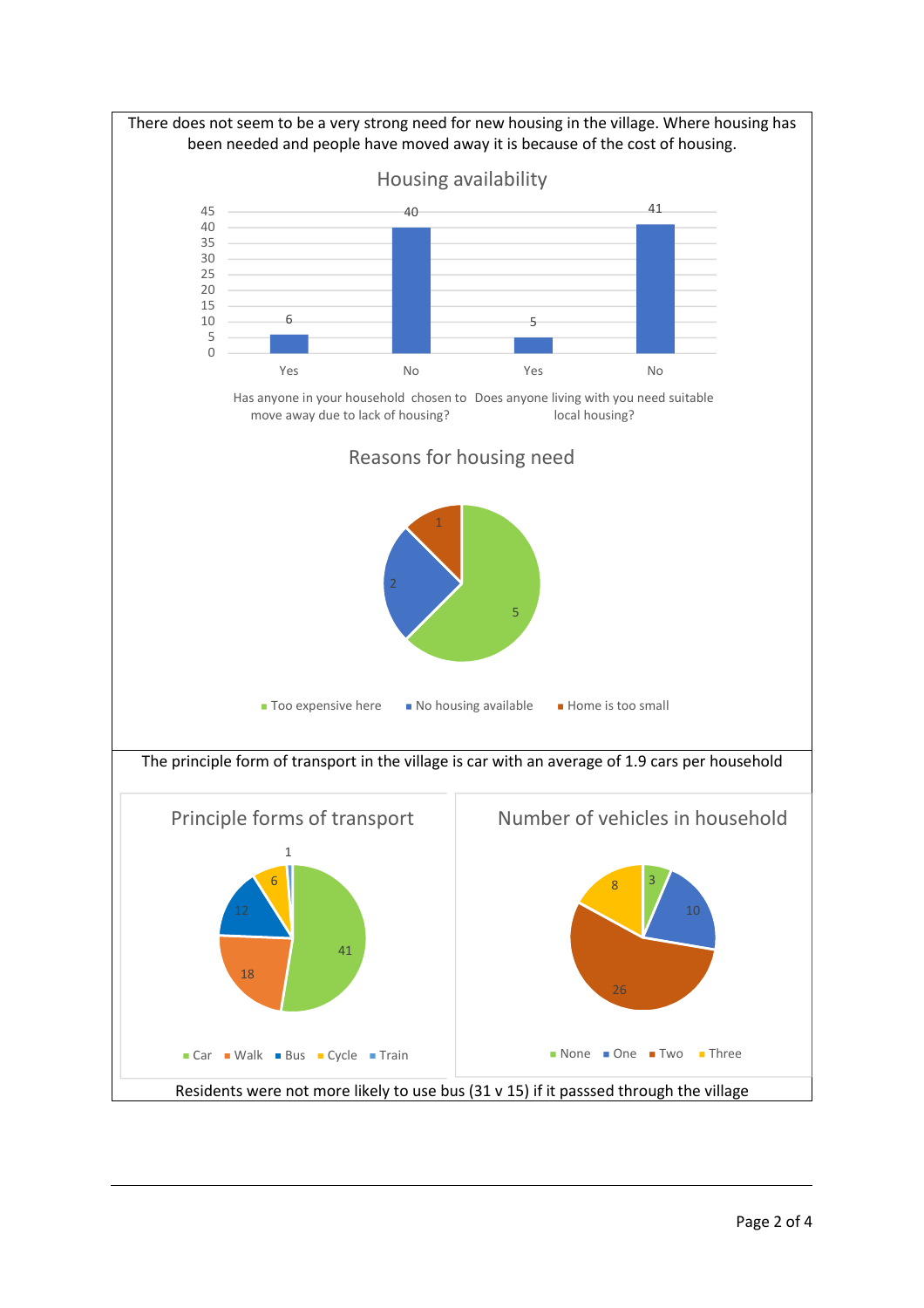Responses to other questions were averaged and then ranked to assess overall opinion. Strong opinions in favour approach a score of 5 and are coloured green, strong opinions against approach a score of 1 and are coloured red, indifferent opinions are at or about a score of 2.5 and are coloured orange.

| Q1 Village Character - What do you like<br>about living in Bulcote?           |      | Q2 Village Character - What is important<br>to the future of Bulcote? |      |
|-------------------------------------------------------------------------------|------|-----------------------------------------------------------------------|------|
| Rural atmosphere                                                              | 4.70 | Retain and enhance its rural                                          |      |
| Easy access to countryside                                                    | 4.67 | character                                                             | 4.91 |
| Size of Bulcote                                                               | 4.56 | Manage the impact of new housing                                      |      |
| <b>Views</b>                                                                  | 4.50 | on village character                                                  | 4.87 |
| Public transport links                                                        | 4.34 | Retain safe traffic flow                                              | 4.85 |
| Community spirit                                                              | 4.21 | Retain the Green Belt                                                 | 4.83 |
| Close to Burton Joyce                                                         | 4.05 | Protecting the Conservation area                                      | 4.80 |
| Village activities                                                            | 4.02 | Retain and enhance community                                          |      |
| Close to friends                                                              | 3.45 | spirit                                                                | 4.60 |
| Good local shools                                                             | 3.21 | Enhance safe pedestrian routes                                        | 4.14 |
| Close to family                                                               | 3.12 | Improve community facilities                                          | 3.95 |
| Always lived here                                                             | 2.71 |                                                                       |      |
| Close to work                                                                 | 2.47 |                                                                       |      |
| acceptable future development in Bulcote<br>Reuse of Burton Joyce garage site |      | of housing development<br><b>Bungalows</b>                            | 3.09 |
| (this is within Bulcote Parish)                                               | 3.85 |                                                                       |      |
| Reuse of Bulcote Farm Buildings                                               | 3.19 | 2 bed homes suitable for starters /<br>downsizers                     | 2.98 |
| There should be no development                                                |      | Family homes 2 or 3 bed                                               | 2.74 |
| in Bulcote                                                                    | 3.14 | Affordable homes                                                      | 2.47 |
| Small scale developments $(< 5$                                               |      | Care homes                                                            | 2.16 |
| units)                                                                        | 3.13 | Family homes 4 or 5 bed                                               | 2.00 |
| Infill between existing properties                                            |      | Sheltered housing                                                     | 1.72 |
| (1 or 2 units)                                                                | 2.64 | Flats / apartments                                                    | 1.58 |
| Medium scale developments (6 to<br>15 units)                                  | 2.02 | Housing association homes                                             | 1.56 |
| Use of greenfield sites                                                       | 1.16 |                                                                       |      |
|                                                                               |      |                                                                       |      |
| Q8 Commercial opportunities - types of<br>business in Bulcote you could find  |      | Q9 Transport issues that concern you                                  |      |
| acceptable                                                                    |      | Speed of traffic in the village                                       | 4.59 |
| A village shop                                                                | 3.13 | Air quality                                                           | 4.52 |
| Café or tea room                                                              | 3.09 | State of roads                                                        | 4.49 |
| Pub                                                                           | 2.48 | Safety at the level crossing                                          | 4.42 |
| Restaurant                                                                    | 2.27 | Leaving the village at the junctions<br>of the A612                   | 4.27 |
| Small scale industry including                                                |      | Traffic volumes at peak times                                         | 4.23 |
| small offices                                                                 | 1.79 | Parking on pavements                                                  | 4.07 |
|                                                                               |      | Number of HGV and farm vehicles                                       | 3.73 |
|                                                                               |      | Lack of suitable pedestrian paths                                     | 3.44 |
|                                                                               |      | No bus through the village                                            | 2.45 |